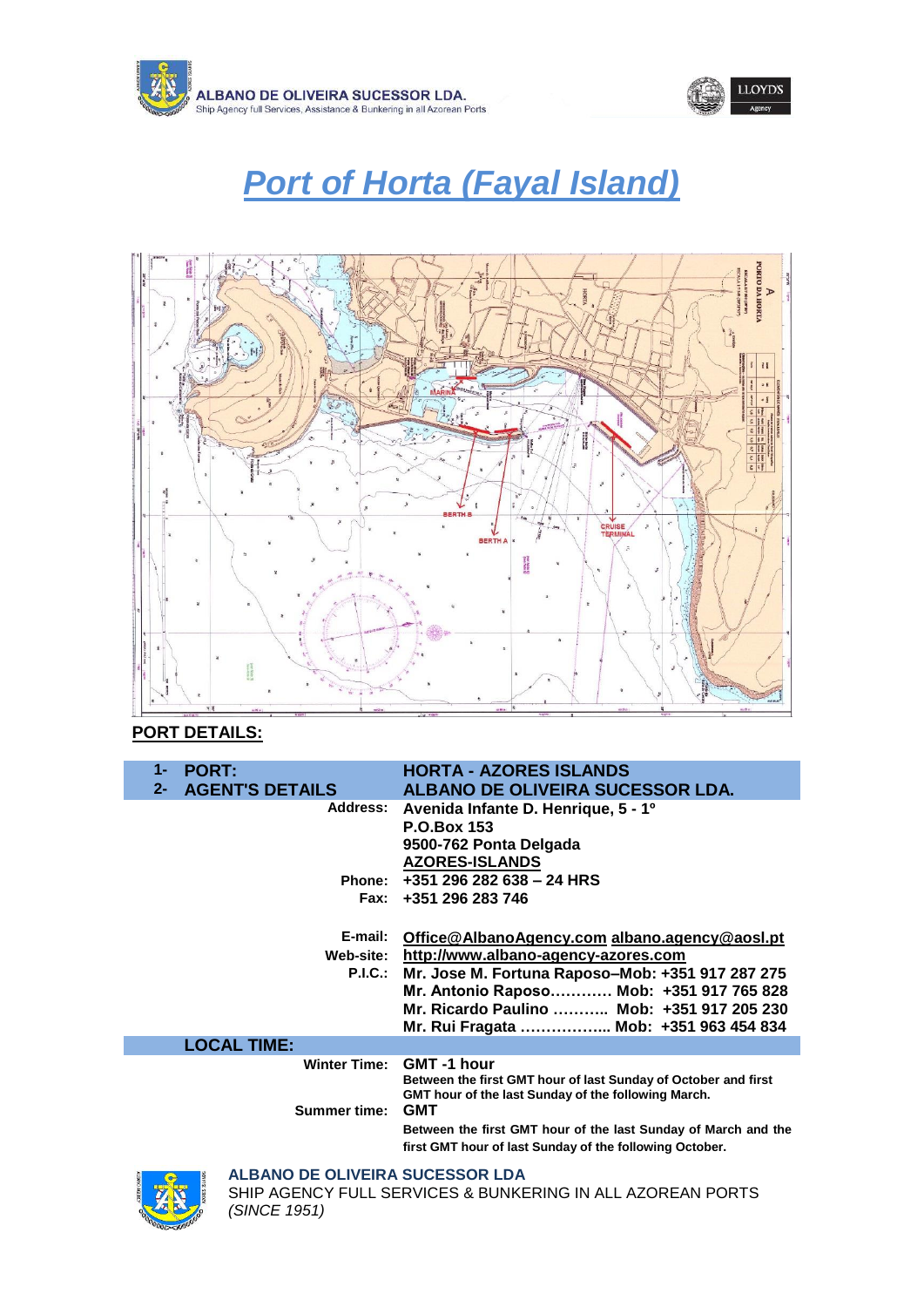



**4- NORMAL WORKING HOURS (MON./FRI.):**

| 4-   | NUKMAL WUKKING HUUKS (MUN./FKI.):    |                |                                                       |                                                      |                                                             |
|------|--------------------------------------|----------------|-------------------------------------------------------|------------------------------------------------------|-------------------------------------------------------------|
|      |                                      | Office:        |                                                       | From 09:00 to 12:30 & From 14:00 to 18:00            |                                                             |
|      |                                      | Port services: |                                                       | From 08:00 to 17:00                                  |                                                             |
|      |                                      | <b>NOTE:</b>   |                                                       |                                                      | All the Port services to be performed outside the           |
|      |                                      |                |                                                       |                                                      | above reported periods must be required up to               |
|      |                                      |                |                                                       | 15:00 hrs of the previous working time/day.          |                                                             |
| $5-$ | <b>PORT SERVICES</b>                 |                |                                                       |                                                      |                                                             |
|      | <b>Communications</b>                |                |                                                       |                                                      |                                                             |
|      |                                      |                | Agency: VHF CHANNEL 12                                |                                                      |                                                             |
|      |                                      |                | Pilot Station: VHF CHANNEL 14                         |                                                      |                                                             |
|      | <b>Maritime Police &amp; Harbour</b> |                | <b>VHF CHANNEL 11</b>                                 |                                                      |                                                             |
|      |                                      | Master:        |                                                       |                                                      |                                                             |
|      | Calling & Emergency: VHF CHANNEL 16  |                |                                                       |                                                      |                                                             |
|      | Pilotage                             |                |                                                       |                                                      |                                                             |
|      | Location of boarding station:        |                | At outer roads abt. 0,5 to 1 mile SE from breakwater. |                                                      |                                                             |
|      | Approx. time spent of                |                |                                                       |                                                      |                                                             |
|      |                                      | berthing:      | <b>Maximum 1 hour</b>                                 |                                                      |                                                             |
| $6-$ | <b>PORT INFORMATION</b>              |                |                                                       |                                                      |                                                             |
|      |                                      | Security ISPS  |                                                       |                                                      |                                                             |
|      |                                      |                | World Port No: PO1106                                 |                                                      |                                                             |
|      |                                      |                | <b>Port Code: PTHOR</b>                               |                                                      |                                                             |
|      |                                      |                |                                                       | Position: Latitude 38° 31' N & Longitude 028° 36' W. |                                                             |
|      |                                      |                |                                                       |                                                      | Location: Port is located at Baía da Horta, Western part of |
|      |                                      |                | Fayal Island.                                         |                                                      |                                                             |
|      |                                      |                |                                                       |                                                      |                                                             |
|      |                                      |                | <b>ALFA pier</b>                                      | <b>Pier BN</b>                                       | <b>Pier BS</b>                                              |
|      |                                      |                |                                                       |                                                      |                                                             |
|      | Length:                              |                | 190 m                                                 | 140 m                                                | 100 <sub>m</sub>                                            |
|      | <b>Maximum draft:</b>                |                | 7,3 m                                                 | 7 <sub>m</sub>                                       | 4,5m                                                        |
|      | <b>Maximum air draft:</b>            |                | N/A                                                   | N/A                                                  | N/A                                                         |
|      | <b>Fresh Water</b>                   |                | <b>Yes</b>                                            | <b>Yes</b>                                           | <b>Yes</b>                                                  |
|      | Gasoil                               |                | <b>Yes</b>                                            | <b>Yes</b>                                           | <b>Yes</b>                                                  |
|      | <b>Fuel Oil</b>                      |                | <b>No</b>                                             | <b>No</b>                                            | <b>No</b>                                                   |
|      | <b>Electricity</b>                   |                | <b>Yes</b>                                            | <b>Yes</b>                                           | <b>Yes</b>                                                  |
|      |                                      |                |                                                       |                                                      |                                                             |
|      | <u>BUNKERS AVAILABLE:</u>            |                |                                                       |                                                      | Gasoil (LSAGO) promptly arranged by us, on                  |
|      |                                      |                |                                                       |                                                      | request, either ex-quays pipeline or by truck.              |
|      |                                      |                |                                                       | Lubricants and others: Same as above.                |                                                             |
|      |                                      |                |                                                       |                                                      | a) There are no barges available at this Port and           |
|      |                                      |                |                                                       |                                                      | harbour tugs cannot supply G.O. or F.W. on the              |
|      |                                      |                | roads.                                                |                                                      |                                                             |
|      |                                      |                |                                                       |                                                      | b) Vessels calling for crew change and/or to land crew      |
|      |                                      |                |                                                       |                                                      | members, to receive spares, and other minor                 |
|      |                                      |                |                                                       |                                                      | services, it is possible to assist/clear the vessels on     |
|      |                                      |                |                                                       |                                                      | the roads to minimize the compulsory call                   |
|      |                                      |                |                                                       |                                                      | expenses. All the services to be rendered on the            |
|      |                                      |                |                                                       |                                                      | roads are always subject to the weather conditions          |

**at the time of the arrival. FRESH WATER: Available from shore connection or by tank-truck at all quays inner harbour.** 

**REPAIRS AVAILABLE: Slight repairs available.**

**Note: When a vessel intents to call this Port for repairs, we suggest a previous advice to us about the extension of damage and works required.** 

**No dry docking available.**



**ALBANO DE OLIVEIRA SUCESSOR LDA** SHIP AGENCY FULL SERVICES & BUNKERING IN ALL AZOREAN PORTS *(SINCE 1951)*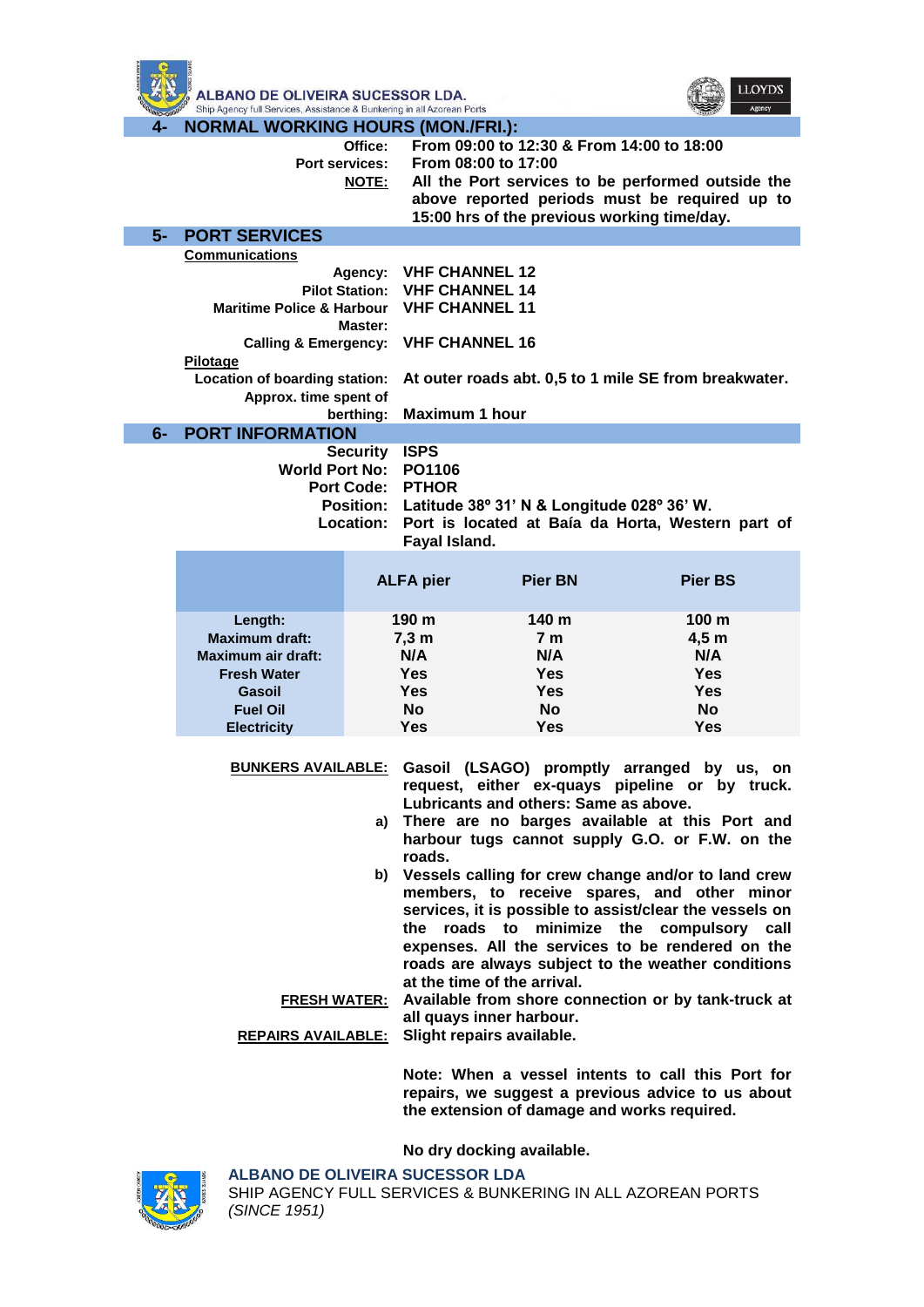



| TUGS AVAILABLE ON<br><b>REQUEST</b><br>(For vessels manoeuvres<br>inner Port) | One Tug of 2.300 hp and one motor boat of 300 hp.<br>are available. Other two similar tugs are available<br>under 48 hrs advanced request. |
|-------------------------------------------------------------------------------|--------------------------------------------------------------------------------------------------------------------------------------------|
| <b>SHIPSCHANDLERS:</b>                                                        | Provisions and stores promptly arranged by us on<br>request.                                                                               |
| <b>LAUNDRYMAN:</b>                                                            | Effecting special delivery services.                                                                                                       |
| <b>MEDICAL ASSISTANCE:</b>                                                    | Good hospital with good Doctors available at this<br>end.                                                                                  |
|                                                                               | Helicopter service available for evacuation of<br>sick/wounded persons from the vessel at sea.                                             |
| <b>Bollards and fenders:</b>                                                  | Available along all quays.                                                                                                                 |
| Gangways: Available.                                                          |                                                                                                                                            |
| Garbage:                                                                      | Disposal facilities available                                                                                                              |
| Sewage (Black Water) /<br>Sludge:                                             | Not available at this port.                                                                                                                |
| Oil Spill:                                                                    | Port equipment response available                                                                                                          |
| Stevedores, Machinery,<br><b>Cranes and Similar:</b>                          | Available on 48 hrs. notice                                                                                                                |
| <b>Cargo Gear: Mobile Cranes:</b>                                             | Moveable cranes of 40 & 45 Tons SWL.                                                                                                       |
|                                                                               |                                                                                                                                            |

**7- ARRIVAL / DEPARTURES:**

**A previous advice as soon as possible by e-mail or fax before the vessel's arrival is recommended advising ETA and the reason for the call enabling this agency to prepare everything in advance in order to avoid delays.**

**Documents required: Please contact this agency.**

**Shore passes: To be provided by our agency.**

**Shore passes (Cruise To be used the Ship's ID Card for Crew + Pax. Vessels):**

#### **8- AIR ACCESS**:

**Airlines with regular flights to & from the area: AZORES AIRLINES - with every day flight connections to/from Lisbon Airport (LIS). Local Horta Airport (HOR) is located abt. 7 Km from the Port**.

### **9- CALL'S EXPENSES:**

**All Port and official charges are subject to the vessel's Type, GRT and time spend in Port.**

**According to official tariffs in force, we are able to supply by e-mail, fax or telex a breakdown for the expenses to be incurred with any call, when requested.**

#### **10- AGENCY FEES:**

**[To be agreed, case-by-case, between our Agency & our Principals.](http://www.albano-agency-azores.com/)**

#### **11- OTHER INFORMATION:**

| Weather:                                   | Normally<br>good weather with small<br>thermic<br>alterations.                                               |
|--------------------------------------------|--------------------------------------------------------------------------------------------------------------|
|                                            | The climate is temperate. The air temperatures<br>averages being 14.5° C on winter and 22.3° C on<br>summer. |
| <b>Environmental Protection</b><br>issues: | Complying with MARPOL 73/78 regulations.                                                                     |
| <b>Post Office:</b>                        | Located at abt. 800 meters from the Port.                                                                    |



#### **ALBANO DE OLIVEIRA SUCESSOR LDA**

SHIP AGENCY FULL SERVICES & BUNKERING IN ALL AZOREAN PORTS *(SINCE 1951)*